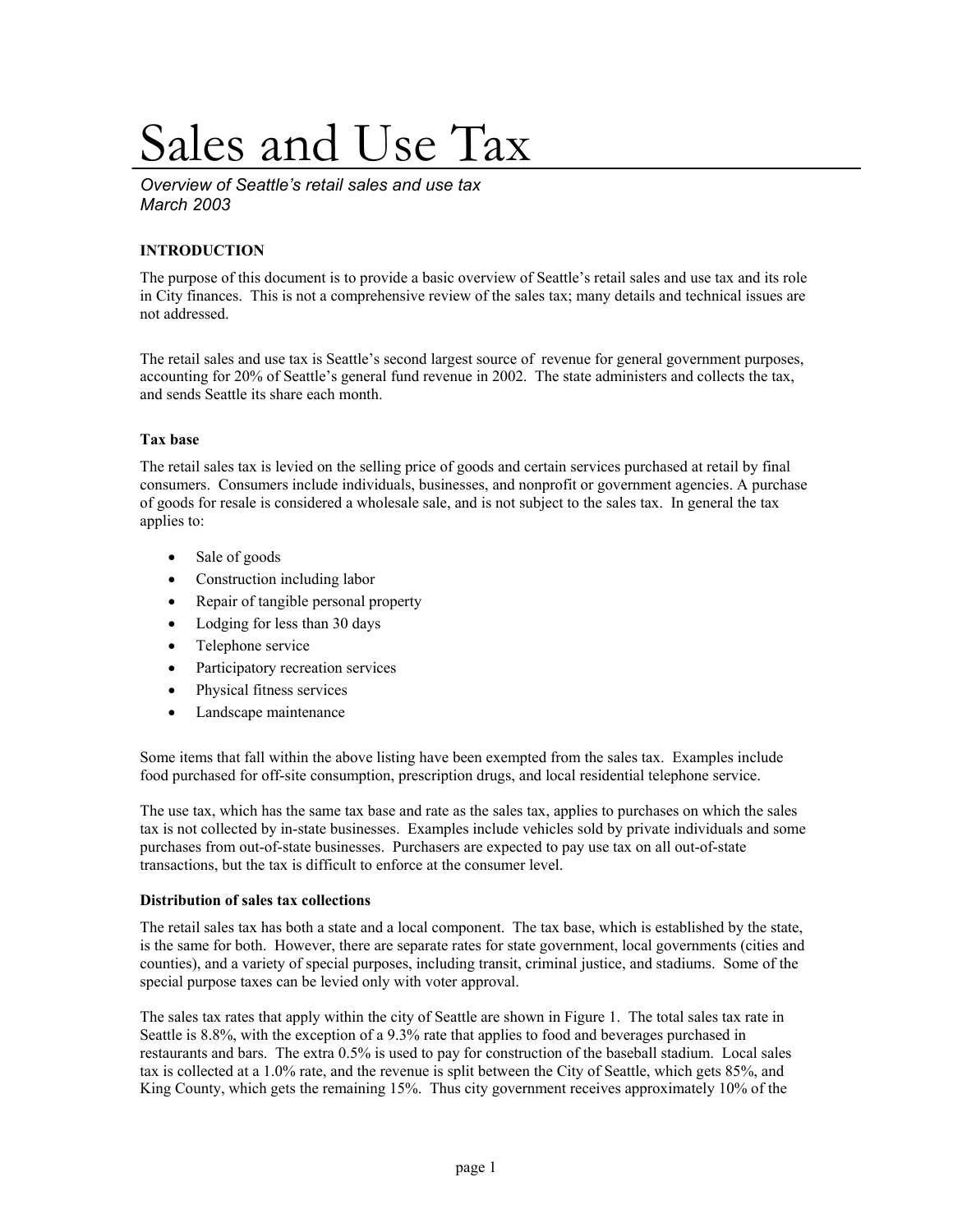total sales tax revenue collected within Seattle. The state, with a rate of 6.5%, gets nearly three-quarters of the revenue collected in Seattle.



#### **Figure 1. Sales and use tax rates in Seattle**

\*Local tax rate is 1.0%: revenue is split between Seattle (85%) and King County (15%).

Grouping the components of the sales tax rate by type of recipient (see Figure 2) reveals that local transit (Metro and Sound Transit) receives a larger share of the tax collected in Seattle than does general purpose local government (City of Seattle and King County).

### **Figure 2. Sales and use tax rates by recipient**

| State government | $6.5\%$                     |
|------------------|-----------------------------|
|                  | $1.1\%$<br>Local government |
| Local transit    | $1.2\%$                     |

Local sales tax collections are distributed to local jurisdictions based upon the location of the retail outlet at which the purchase is made. For retail transactions involving construction, repair, or other service activity, the tax revenue goes to the jurisdiction in which the service is performed. For purchases from out-of-state businesses and lease or rental of goods, the jurisdiction in which the goods are first used receives the tax revenue.

### **Taxable retail sales by industry**

In 2002, the retail trade sector accounted for the largest share of Seattle's sales tax base, 40%. Other large sectors were services, construction, and wholesale trade (see Figure 3). Within the retail trade sector, the largest industries were auto dealers and service stations, eating and drinking places, and miscellaneous retail, a category that includes a variety of specialty retailers such as jewelry stores and toy stores.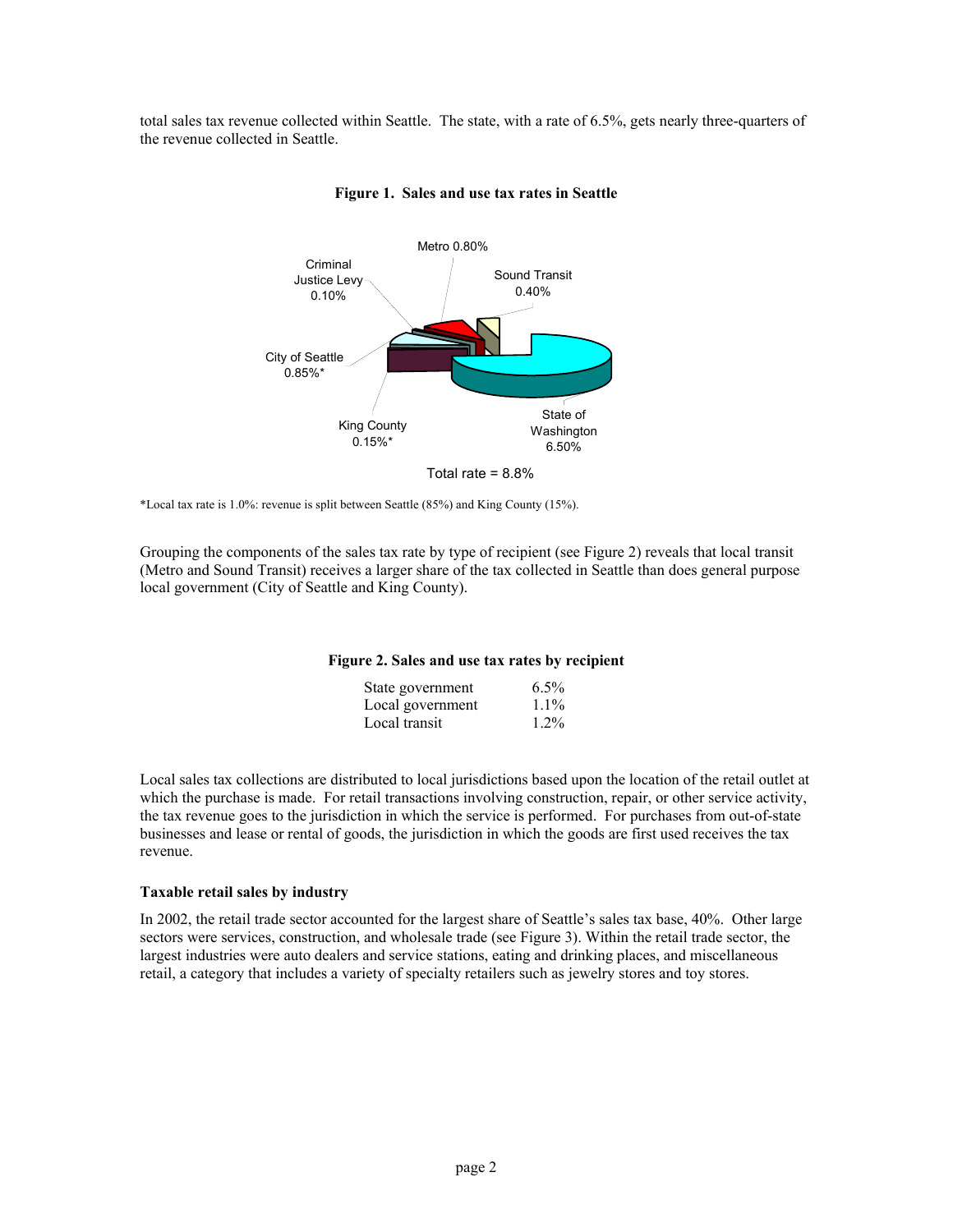

**Figure 3. Seattle taxable retail sales by industry, 2002** 

FIRE = Finance, insurance, real estate. TCU = Transportation, communications, utilities.

Over time the composition of the sales tax base has changed, as retail trade's share of total taxable sales has dropped from the 50% range in the mid-1970s to 40% in 2002. Wholesale trade and manufacturing have also seen their share decline. Offsetting these drops has been an increase in the share of taxable sales from services, construction, and communications.

## **Revenue from the sales tax**

In 2002, the City of Seattle received \$126.2 mil. from sales tax sources, \$115.3 mil. from its local sales tax levy and \$10.9 mil. from the King County criminal justice levy. Revenue from the county criminal justice levy, which must be used for criminal justice purposes, is shared between county government and King County cities.

The growth of sales tax revenue over time is determined by economic conditions. Tax revenue grows rapidly when the economy expands and grows slowly or declines when the economy is stagnant or in recession. This relationship is reflected in Figure 4, which shows the historical growth of Seattle taxable retail sales and Puget Sound region personal income. 2001 and 2002 are the only years since at least the early 1970s in which revenue declined from the previous year.



**Figure 4. Annual growth of Seattle taxable retail sales and regional personal income**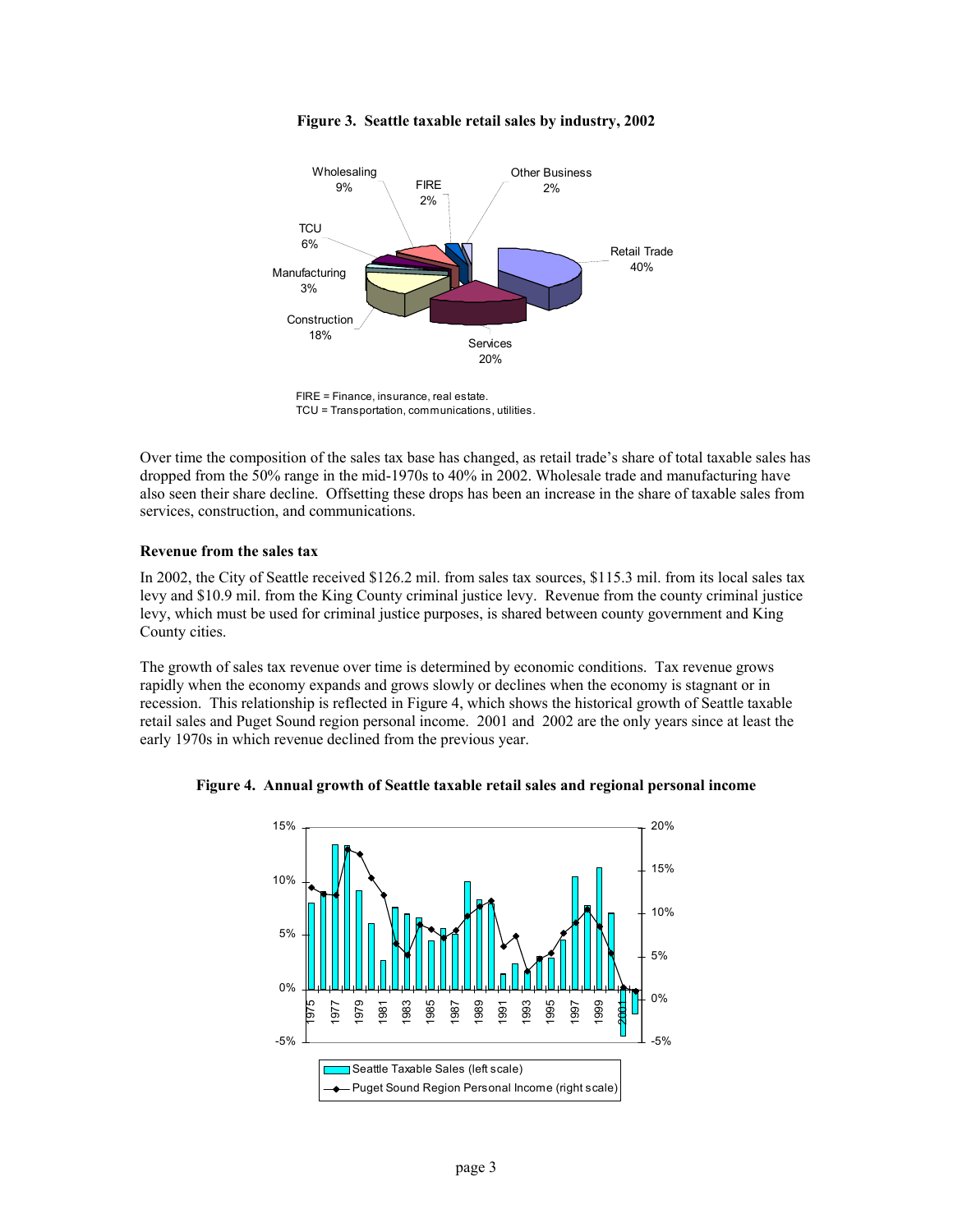Removing the effects of inflation from the taxable sales data yields a data series that shows the real (i.e., inflation-adjusted) growth of taxable retail sales (see Figure 5). Real taxable sales growth has turned sharply negative during recessions (1980-82 and 2001-02), and was also negative in the early 1990s when the region's economy was stagnant and the nation was in recession. The highest growth rate of the past 28 years occurred in 1999, at the height of the internet, stock market, and high-tech booms. Average annual real growth over the period 1974-2002 was 0.8% (i.e., 0.8% above the rate of local inflation).



**Figure 5. Annual growth of real (inflation-adjusted) Seattle taxable retail sales** 

## **Recent trends in taxable retail sales**

Seattle's sales tax revenue has moved through a very volatile period since the mid-1990s. Seattle and the Puget Sound region were strong participants in the high-tech, internet, and stock market booms of the late-1990s. Rising employment and very strong income growth, particularly at many high-tech and internet firms, led to robust growth in taxable retail sales.

The recession that followed the boom has hit the Puget Sound region much harder than most areas of the nation. Regional employment has fallen by more than 5% from its pre-recession peak in late 2000, compared to a drop of less than  $1\frac{1}{2}\%$  nationally. The impact of the September 11 attacks has been particularly devastating due to its effects upon air travel and the Boeing Company. Figure 6 makes use of taxable retail sales data to illustrate the extent to which the current downturn has been focused in King County.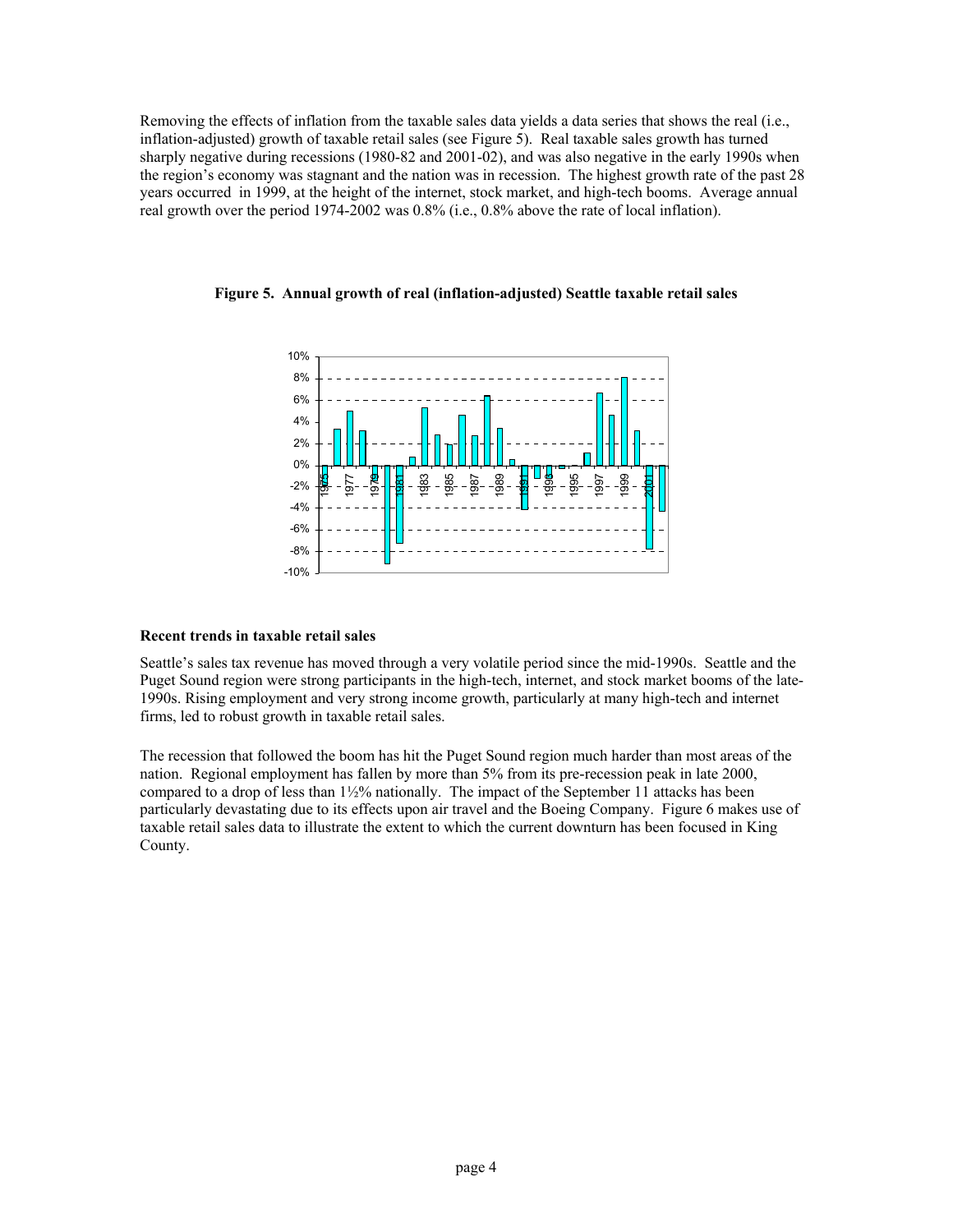

**Figure 6. Taxable retail sales for regions within Washington: 1995=100** 

Within King County, cities in the eastern part of the county experienced the sharpest increase in taxable sales during the late-1990s boom, as well as the biggest drop during the current recession (see Figure 7). Compared to east King County, Seattle and south county cities experienced greater stability over the recent cycle. Nevertheless, Seattle's taxable retail sales declined by 8.4% from its peak in the  $3<sup>rd</sup>$  quarter of 2000. If the effects of inflation are removed, the decline increases to 12.6%. Industries experiencing the sharpest drops include wholesale trade, communications, auto dealers, and furniture stores.





#### **Forecasting sales tax revenue**

For budgeting purposes, the City needs to forecast sales tax revenue two years into the future. For longerterm financial planning, forecasts are made over a 10 year time horizon.

Since the growth of sales tax revenue over time is determined by the growth of the local economy, the City uses economic models to make forecasts of sales tax revenue. These models identify historical relationships between economic activity and taxable retail sales. These relationships are then used, along with a forecast of future economic activity, to develop a forecast of future taxable sales. The forecast is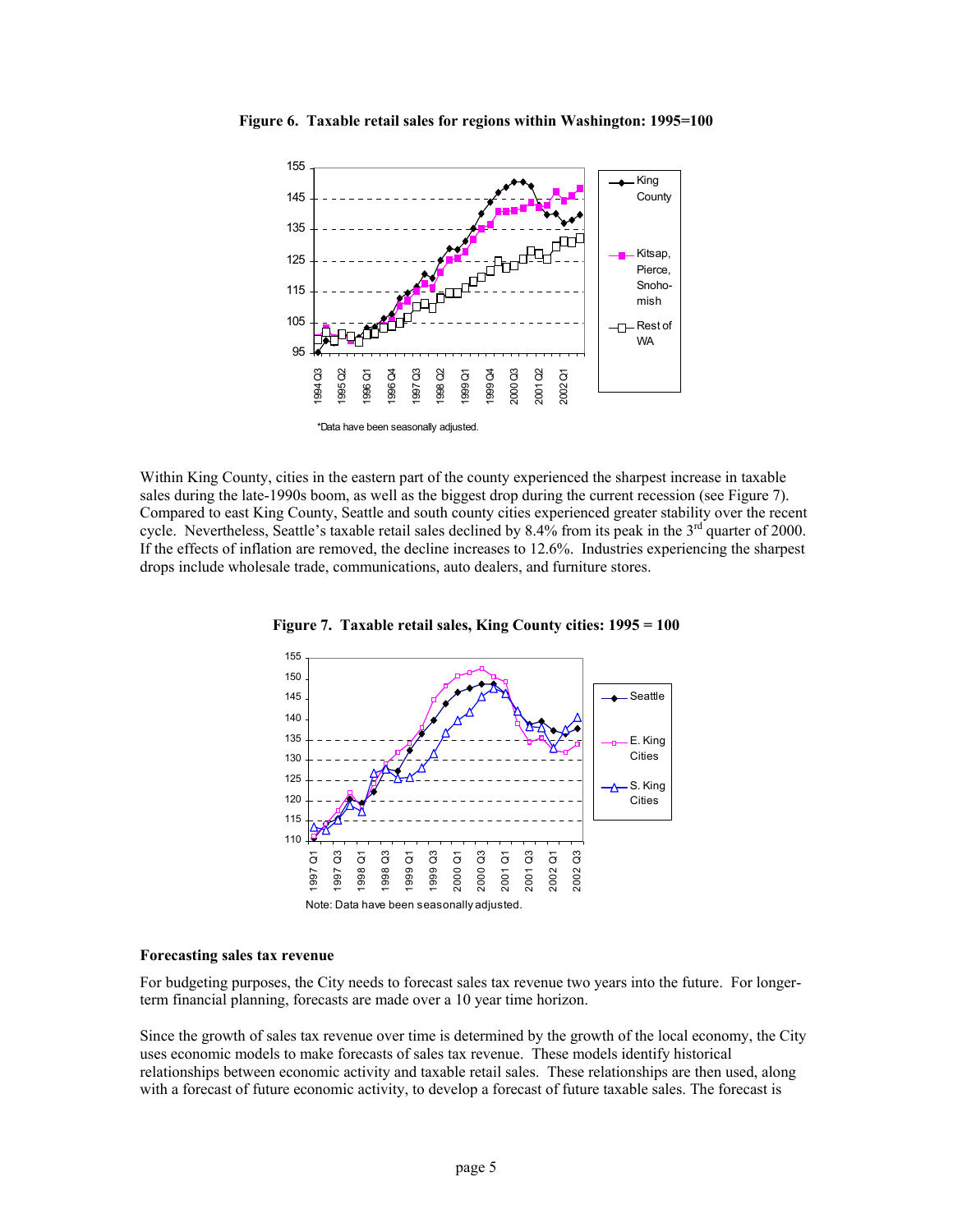developed at an industry level because individual industries react differently to changing economic conditions.

The City's most recent forecast of sales tax revenue, which was prepared in November 2002, anticipates a return to growth in 2003. Sales tax revenue is expected to increase by 2.4% in 2003 and 3.0% in 2004.

## **The hotel/motel and rental car taxes**

In addition to the general sales taxes described above, there are selective sales taxes which are imposed on the purchase of specific items. Two that are relevant to Seattle are the hotel/motel and rental car taxes.

Within the City of Seattle, the tax rate for hotel and motel facilities with 60 or more units is 15.6%. This rate includes the 7.0% convention center tax; the remaining 8.6% represents the regular state and local sales tax rate - with the exception that the rate for Metro Transit is  $0.6\%$ .<sup>\*</sup> In addition, the state takes only 2.5% of its 6.5% levy. The remaining 4.0% of the state's levy is used to finance convention center expansion, pay off Kingdome debt, and support arts activity in King County (see Figure 8). After the Kingdome debt is paid off in 2015, the 2% that is currently used for Kingdome debt and arts activity will be redirected to pay off debt on the Seahawks Stadium through 2020.



**Figure 8. Hotel/motel tax** 

Total rate =  $15.6%$ 

\*The 0.2% rate increase for Metro Transit that went into effect in April 2001 does not apply to lodging facilities subject to the convention center tax.

The rental car tax rate of 18.5% consists of the 8.8% regular state and local sales tax rate as well as the additional components shown in Figure 9. Revenue from the 1.0% county rate for sports facilities is used to retire Kingdome debt and support youth sports activity.